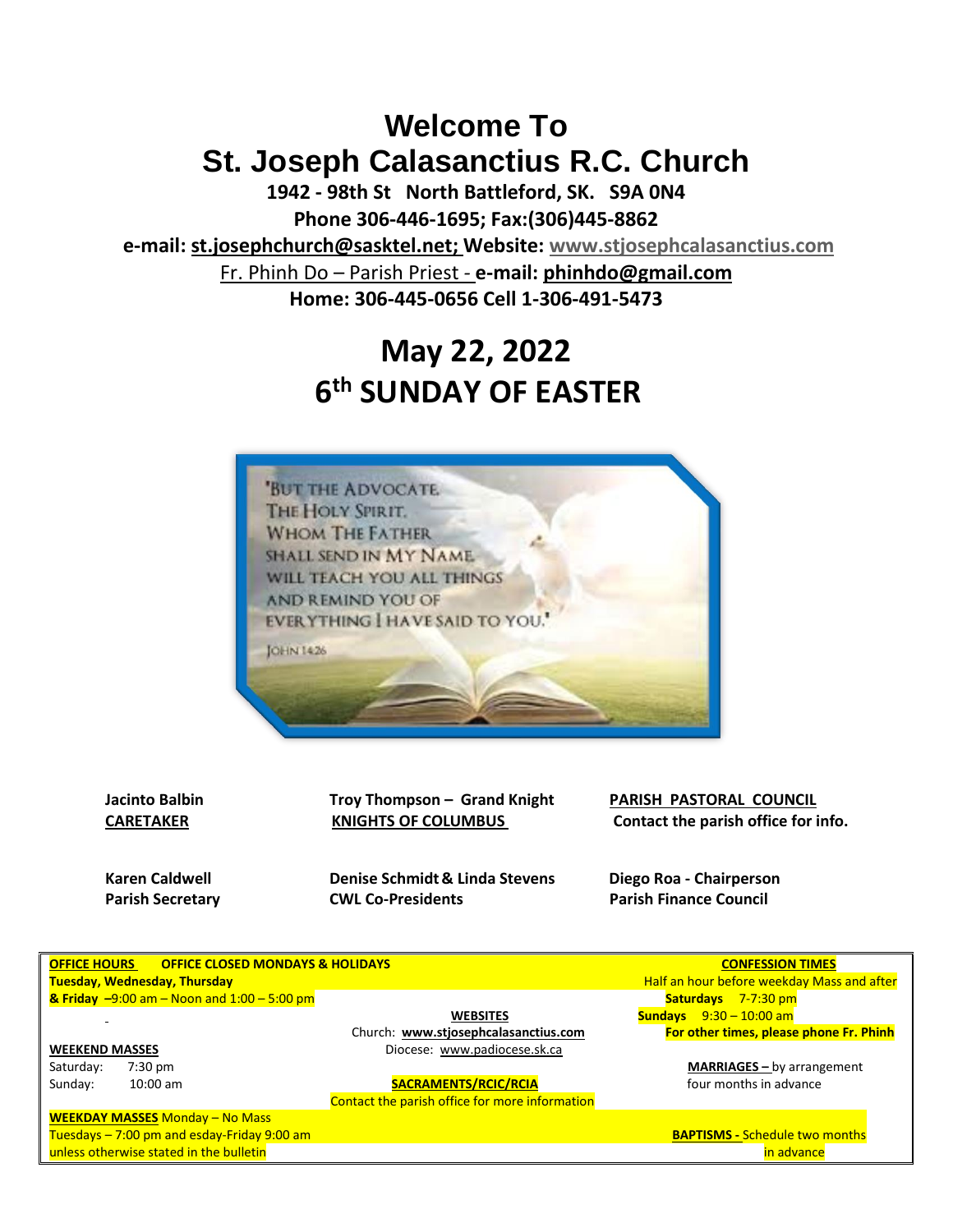#### **MASS SCHEDULE**

| <b>Saturday May 21</b>                                   | $7:30$ pm         |  |  |  |  |  |  |
|----------------------------------------------------------|-------------------|--|--|--|--|--|--|
| <b>+ Father Don Hamel - Randy &amp; Brenda Friedt</b>    |                   |  |  |  |  |  |  |
| Sunday May 22                                            | 9:00 am           |  |  |  |  |  |  |
| + Marion Cashmore - Garth & Janet Swanson                |                   |  |  |  |  |  |  |
| <b>Sunday May 22</b>                                     | 11:00 am          |  |  |  |  |  |  |
| <b>Mass For All People</b>                               |                   |  |  |  |  |  |  |
| Monday May 23                                            | <b>No Mass</b>    |  |  |  |  |  |  |
| <b>Tuesday May 24</b>                                    | $7:00$ pm         |  |  |  |  |  |  |
| <b>+ Jonathon Edward Kulyk -</b>                         |                   |  |  |  |  |  |  |
| <b>Wednesday May 25</b>                                  | 9:00 am           |  |  |  |  |  |  |
| + George Heidt - George Kotun                            |                   |  |  |  |  |  |  |
| <b>Thursday May 26 World Catholic Education Day</b>      |                   |  |  |  |  |  |  |
| <b>Mass with Bishop Albert</b>                           | $10:30$ am        |  |  |  |  |  |  |
| <b>Int. Bruce &amp; Val Yockey &amp; Family</b>          |                   |  |  |  |  |  |  |
| Friday May 27<br><b>Exposition</b>                       | 10:00 am          |  |  |  |  |  |  |
| <b>Mass</b>                                              | $7:00 \text{ pm}$ |  |  |  |  |  |  |
| + Neil Gregorio Ybanez - Kirby & Lynelle Ybanez & Family |                   |  |  |  |  |  |  |
| <b>Saturday May 28</b>                                   | 7:30 pm           |  |  |  |  |  |  |
| Int. T.J. Omelchenko                                     |                   |  |  |  |  |  |  |
| <b>Sunday May 29</b>                                     | $10:00$ am        |  |  |  |  |  |  |
| <b>Int. Brian &amp; Irene Craig - Jacqueline Senger</b>  |                   |  |  |  |  |  |  |
| <b>&amp; Mass For All People</b>                         |                   |  |  |  |  |  |  |
|                                                          |                   |  |  |  |  |  |  |

#### **PRAYERS REQUESTED FOR THE SICK**

Adele Wiegers, Rita Whelan, Doreine Kulpa, Maysyn Linnen, Anne McConnell, L.N., Claire Riseing Virdi, Ray Turner, Nomencio Dungca, Brant Broschinski, Julia Aglieco, Kathryn, N.R., R.D, M.F., Loretta, Phil Holick, Dorothy Leibel, Calvin Pooyak, S.H., Barry Walz, M.N., Milton Hauk, John K, Y.A.,

#### **Battleford's and Area Marriage Preparation Course**

An in-person Marriage Prep course will be offered for those couples getting married in the Catholic Church. The date will be the weekend of May 27 & 28. This time of preparation will happen at St. Vital Parish in Battleford. As always, space will be limited, so call Shannon Bailey as soon as possible at 306-317-0878. Please leave a message if there is no answer.

#### **SOCIAL JUSTICE COMMITTEE**

Please continue to bring food bank donations. Thank you to all our generous parishioners! We would like to thank everyone who donated baking for the Soup Kitchen. The last day is Wednesday, May 25<sup>th</sup>. We will resume in the fall.

#### **CWL POSTCARD CAMPAIGN TO PROMOTE PALLIATIVE CARE**

As Catholics, we know the sacredness of life from conception to natural death. Please join us by taking a stand a postcard supporting more available & adequate care for all. The CWL will collect, then mail these postcards to the House of Commons.

#### **Vocation Corner Sixth Sunday of Easter**

**A Vocation View:** It is not that talents add up to a vocation; but rather a Vocation brings talents. The Spirit of God lives within you!

**Prayer:** That men & women discerning their vocation will not let their hearts be troubled or afraid, but rather will find comfort and guidance in the Holy Spirit **Action:** ''THE SECRET OF A VOCATION,'' Pope Benedict XVI told youth, ''lies in the capacity and in the joy of distinguishing [God's] voice, of listening to and following His voice. But to do this, it is necessary to accustom our heart to recognize the Lord, to hear Him like a person who is near me and who loves me.'' Moments of ''interior silence in the day-to-day routine'' are essential, he said. "But once one has learned to hear this voice and to generously follow it, ''one fears nothing, he or she knows and feels that God is with him or her, and that He is a Friend, Father & Brother.''

#### **Pope's Pastoral Works Collection May 22, 2022**

Canadian Catholics are asked to give generously to this papal collection, which is passed on to the Holy Father for his use among those stricken by natural disasters.

Response to Christ's appeal for his needy brothers and sisters will someday hear his words.

In the name of Catholics everywhere, he displays Christ's love and compassion for those who suffer.

Canada has been consistent in giving such funds to the Holy See, enabling the Pope to be even more generous in times of disaster.

#### **St. Joseph Calasanctius ONLINE AUCTION**  THANK YOU so much for supporting the

St. Joseph Calasanctius Church Spring Auction.

**SUMMER MASS TIMES WILL BEGIN ON MAY 29th . Starting next weekend, there will be only one Sunday Mass at 10:00 am from May 29th to September 4th, 2022**

**Deacon Tai Le** will be ordained on Friday, June 10<sup>th</sup>, 2022 at 7 PM at Sacred Heart Cathedral in Prince Albert. Keep Deacon Tai in your prayers as he continues to prepare for priesthood and a life of service of God's People.

[https://www.padiocese.ca/news-articles](https://padiocese.us7.list-manage.com/track/click?u=8dcd6923c087977dc01c880a4&id=98f5fd8120&e=327493a030)

#### **4th Degree Knights of Columbus**

7:00 pm Mass and meeting to follow Monday, May 30, 2022 at St. Vital Parish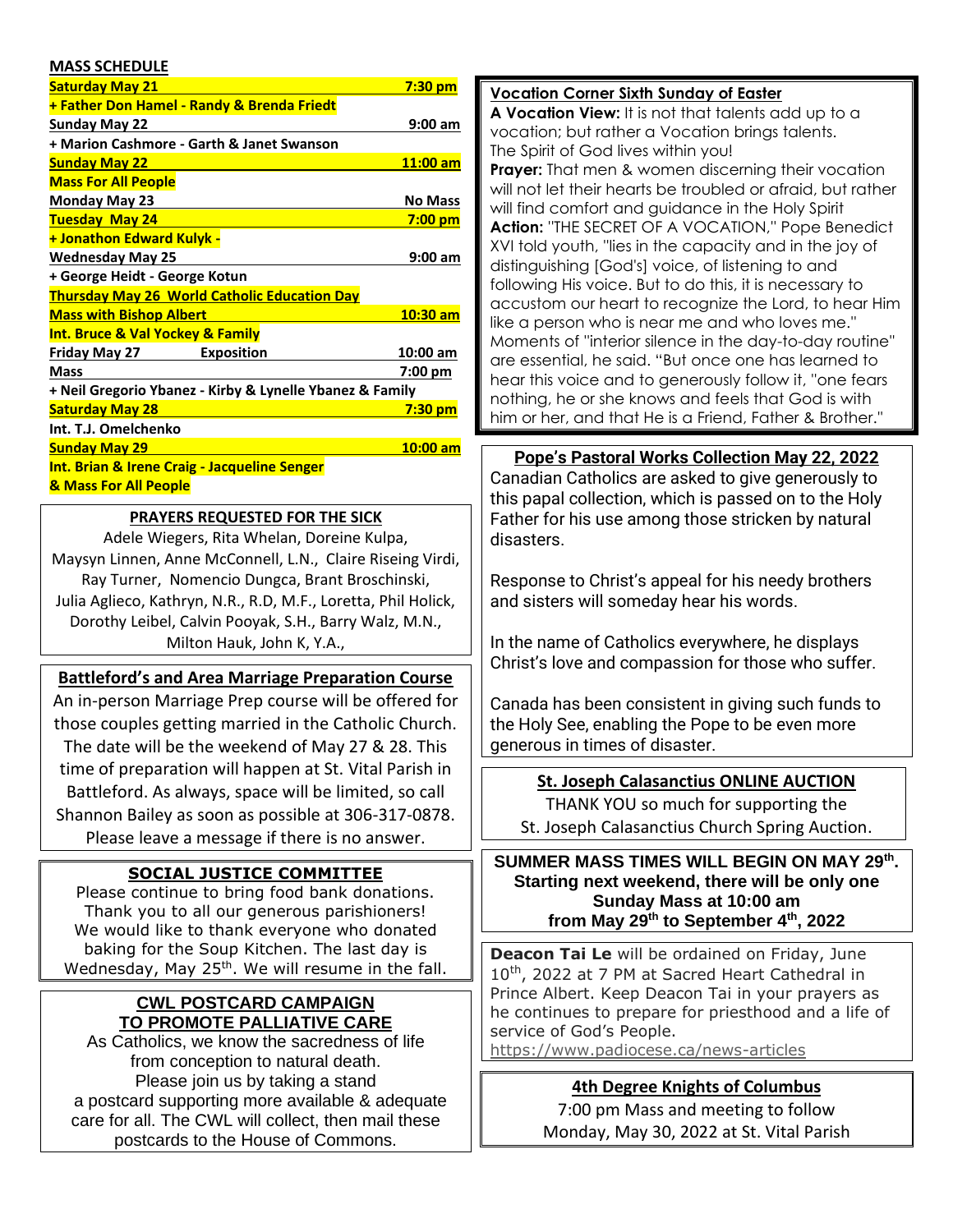In joy and thanksgiving, we, the Catholic Bishops of Saskatchewan, invite you to join us in recognizing the gift and the impact of Catholic education as we mark World Catholic Education Day on May 26, 2022, and celebrate Catholic Education Week in our province from May 22 to May 29.

## **World Catholic Education Day Virtual Mass Celebration**

May 26, 2022 North Battleford, SK Mass 10:30 am Celebrant: Bishop Stephen Hero Link to be shared closer to celebration

## **Catholic Education Week Prayer**

God of Grace, Help us to rediscover how to be side by side in rebuilding our communities of faith and learning. Help us restore harmony and balance in our relationships, and renew our desire to approach challenges confidently and with peaceful hearts. May we always rejoice in recognizing the blessings our lives hold. Amen.

## **INTERVAL HOUSE COLLECTION**

Every year, Social Justice collects items for Interval House. The items must be new and not used. No stuffies please. Collection dates are May 28<sup>th</sup> & 29<sup>th</sup>.

#### **Battlefords Interval House List of Needs and Wants:**

Liquid soap Sweatshirts & Hoodies – All sizes **Women:** Nail Clippers, Hair accessories Shampoo, conditioner, deodorant, Toothpaste Feminine products Underwear –especially L & XL, Socks, Slippers (non-slip) Nightwear (PJ's, Nighties – all sizes, especially L & XL) Leggings Phone chargers Long distance phone cards, Tim Horton's Gift Cards Journals Bath and hair products, Hand & Body lotion **Children:** Sweatpants, Slippers (non-slip) & Socks Children's runners – all sizes Lunch Bags School Supplies ( binders) Diapers, Pull-ups Sizes 5 & 6 **Soothers** 

## **MAY IS THE MONTH OF MARY**

### **A Prayer of Praise to the Blessed Virgin Mary by St. Ephrem**

O pure and immaculate and likewise blessed Virgin, who art

the sinless Mother of thy Son, the mighty Lord of the universe, thou who art inviolate and altogether holy, the hope of the hopeless and sinful, we sing thy praises. We bless thee, as full of every grace, thou who didst bear the God-Man: we all bow low before thee; we invoke thee and implore thine aid. Rescue us, O holy and inviolate Virgin, from every necessity that presses upon us and from all the temptations of the devil.

Be our intercessor and advocate at the hour of death and judgement; deliver us from the fire that is not extinguished and from the outer darkness; make us worthy of the glory of thy Son, O dearest and most clement Virgin Mother.

Thou indeed art our only hope, most sure and sacred in God's sight, to whom be honor and glory, majesty and dominion, for ever and ever, world without end. Amen.

We are collecting cans and bottles. If you like to donate, please use the **DROP & GO** AT SARCAN with the group phrase: **joseph** You may also contact the parish office at 306-446-1695 for more information. Thank you for your ongoing support of St. Joseph Calasanctius. **Drop & Go Donations to date: \$426.95**

## **Weekly Rosary on Wednesdays**

Please join us as we gather together to Pray the Rosary every Wednesday at 6:00 pm at St. Joseph Calasanctius Church to ask our Blessed Mother for her intercession for and protection over our Country

**St. Joseph's Parish** is in need of a Ministry Scheduler (the person that makes the schedule for the lectors, ushers, greeters, etc for the Masses.). If you are able to take on this important ministry, please contact the parish office @ (306) 446-1695 for more information.

## **CONTACT INFORMATION**

Could you please update your information & let us know if you have a new address/phone # or new family members. If you have not registered, please contact the office 306- 446-1695 or email [st.josephchurch@sasktel.net](mailto:st.josephchurch@sasktel.net)

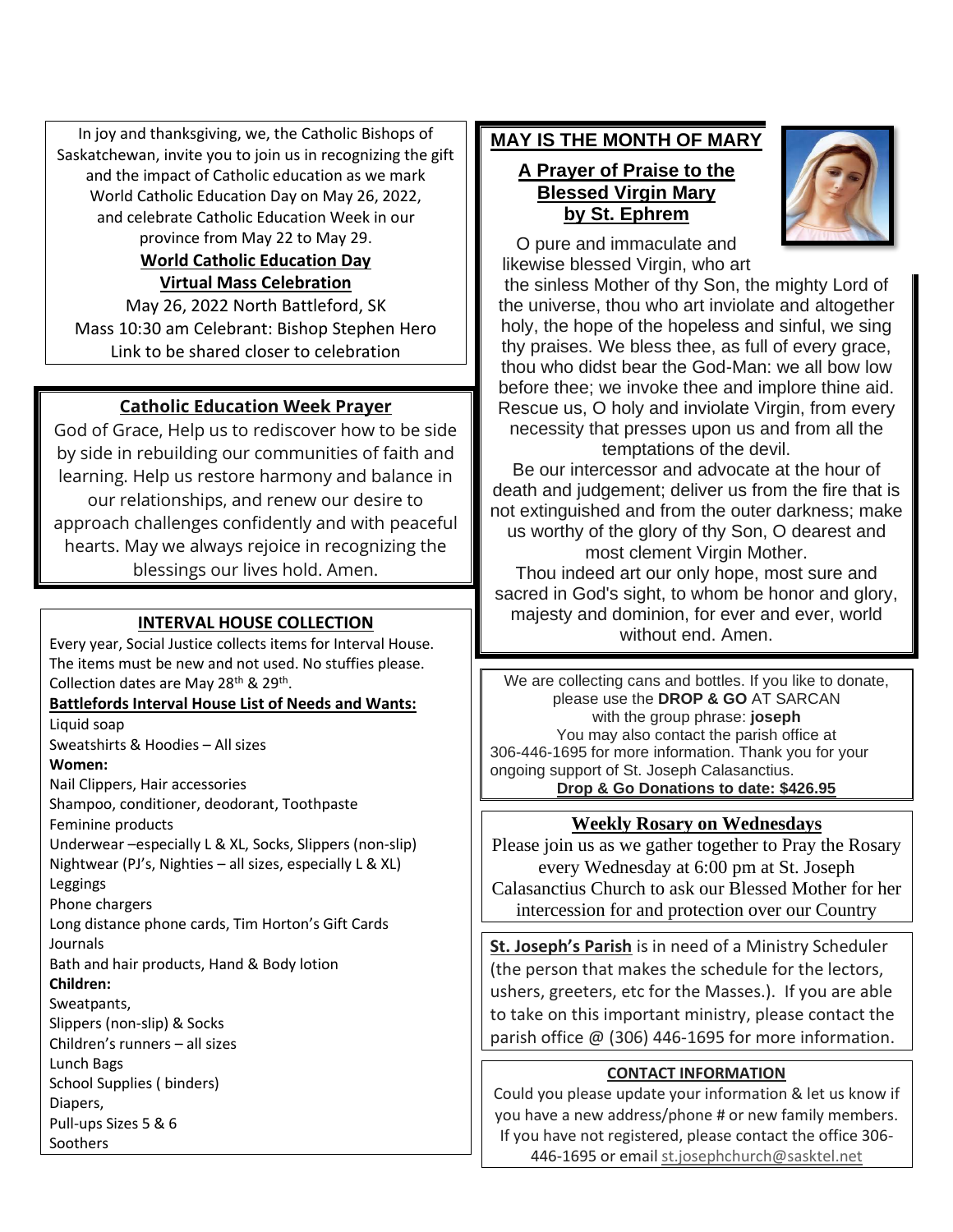| <b>SOCIAL JUSTICE COMMITTEE</b><br>Even though we just had a successful Food Bank<br>collection, the food bank is dire need of donations<br>as the supplies have been depleted. Usually,<br>Christmas donations last until May but this is not<br>the case as numbers have been increasing<br>drastically. In March alone, the food bank helped<br>over 1,700 people (the highest number over the last<br>year). Numbers are expected to rise due to gas<br>price and food costs. Non-perishable items needed:<br>pasta, pasta sauce, canned soups, stews, rice,<br>peanut butter, jam and breakfast cereals. Families<br>are also given non-food items such as cleaning<br>supplies and hygiene products. Any kind of<br>donation helps. Therefore, the Social Justice<br>committee is going to continue to collect donations<br>for the foreseeable future. Thank you to all our<br>generous parishioners! | Postal code: Note that the post of the set of the set of the set of the set of the set of the set of the set o<br>Phone:<br>I/We wish to have Church Offertory Envelopes:<br>Yes___________________No<br>Auto Debit: Yes No<br>Email address: The Management of the Second Second Second Second Second Second Second Second Second Second Second Second Second Second Second Second Second Second Second Second Second Second Second Second Second Second Sec<br>Date:<br><b>BEAUTIFYING OUR SANCTUARY</b><br>Over the past few years our sanctuary has become<br>more Christ centered with the tabernacle being placed<br>center stage beneath the Crucifix. The beautiful carving<br>of the Last Supper has also enriched the altar and helps<br>us to focus on Jesus the High Priest. Recently the<br>stunning carving of, Jesus the Good Shepherd, has<br>graced our ambo to remind us that Jesus is the<br>fulfillment of the Word of God, for he is the promised |  |  |  |
|--------------------------------------------------------------------------------------------------------------------------------------------------------------------------------------------------------------------------------------------------------------------------------------------------------------------------------------------------------------------------------------------------------------------------------------------------------------------------------------------------------------------------------------------------------------------------------------------------------------------------------------------------------------------------------------------------------------------------------------------------------------------------------------------------------------------------------------------------------------------------------------------------------------|------------------------------------------------------------------------------------------------------------------------------------------------------------------------------------------------------------------------------------------------------------------------------------------------------------------------------------------------------------------------------------------------------------------------------------------------------------------------------------------------------------------------------------------------------------------------------------------------------------------------------------------------------------------------------------------------------------------------------------------------------------------------------------------------------------------------------------------------------------------------------------------------------------------------------------------------------------------------|--|--|--|
| <b>INTERAC/DEBIT MACHINE &amp; E-TRANSFER NOW</b><br><b>AVAILABLE</b> Stop by the office if you would like to<br>purchase religious display items or donate by debit/credit<br>card. Regular, monthly automatic donations can also be set<br>up through your checking account or by credit card. Send                                                                                                                                                                                                                                                                                                                                                                                                                                                                                                                                                                                                        | Messiah. If you would like to donate to the continued<br>enrichment of the sanctuary, your donation will be set<br>aside for that very purpose. Thanks so much. - Parish<br>Pastoral Council. Sanctuary Improvement Collected: \$1000;                                                                                                                                                                                                                                                                                                                                                                                                                                                                                                                                                                                                                                                                                                                                 |  |  |  |
| email Money Transfers to: St.josephchurch@sasktel.net<br>Tuesday – Friday 9 am to Noon and 1:00 to 5:00 pm.                                                                                                                                                                                                                                                                                                                                                                                                                                                                                                                                                                                                                                                                                                                                                                                                  | <b>BULLETIN ADVERTISING</b>                                                                                                                                                                                                                                                                                                                                                                                                                                                                                                                                                                                                                                                                                                                                                                                                                                                                                                                                            |  |  |  |

There are still spaces available for advertising in our bulletin. The ad is business card size and will be featured both in the bulletin and on our parish website: **[www.stjosephcalasanctius.com](http://www.stjosephcalasanctius.com/)**

306-446-1695 for more information on how to support our

Please contact the parish office at

parish through advertising.

#### **NEW PARISHIONERS & ADDRESS CHANGE**

(Place completed form in the collection basket) Name:

 $\blacksquare$  Address: